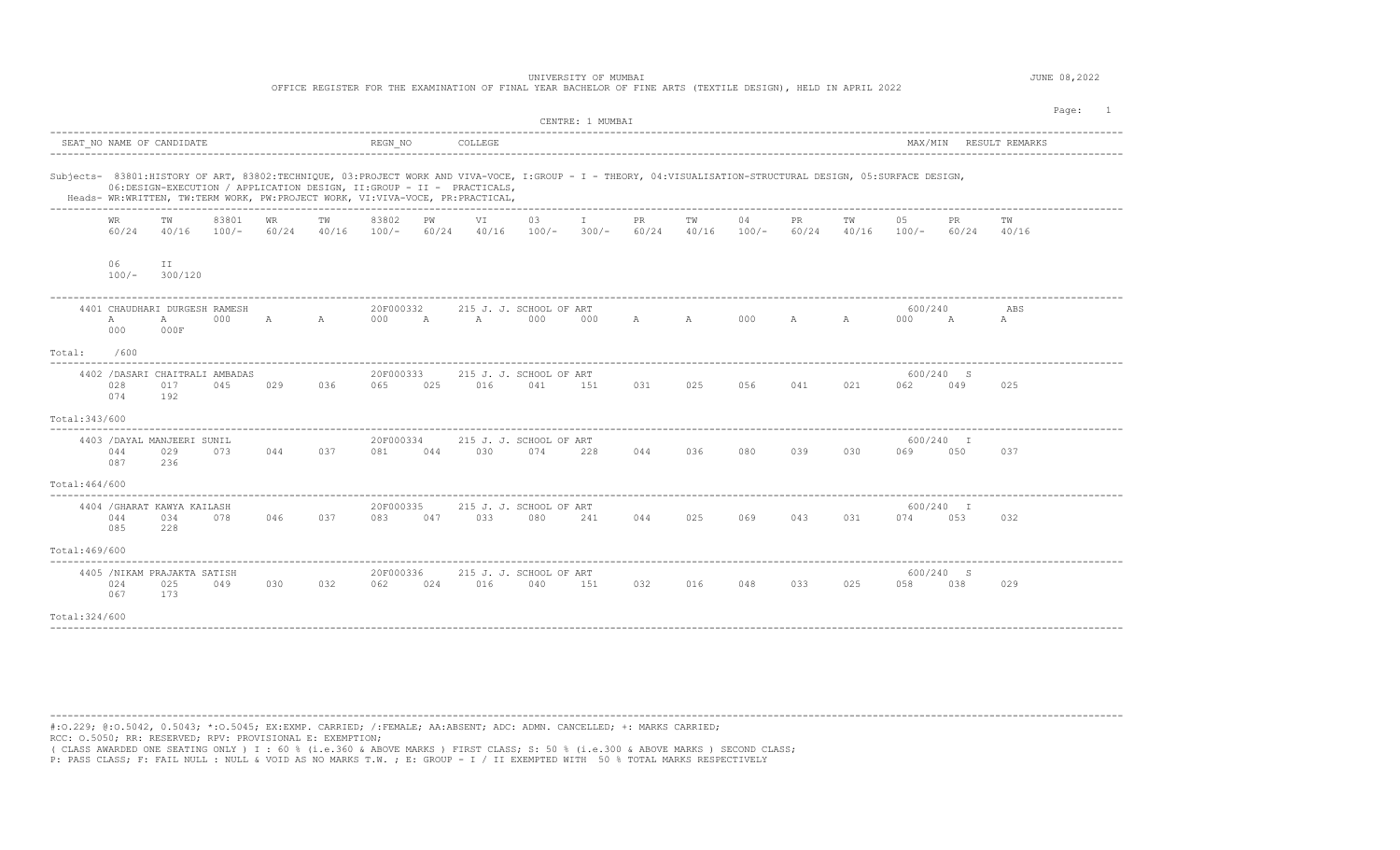UNIVERSITY OF MUMBAI **Alternative Contract Contract Contract Contract Contract Contract Contract Contract Contract Contract Contract Contract Contract Contract Contract Contract Contract Contract Contract Contract Contract** 

OFFICE REGISTER FOR THE EXAMINATION OF FINAL YEAR BACHELOR OF FINE ARTS (TEXTILE DESIGN), HELD IN APRIL 2022

|                    |                                                                                                                                                                                                                                                                                                                                                                                                                                                            |                                             |                                        |       |       |                  |       |         |                                | CENTRE: 1 MUMBAI |       |       |         |       |     |                 |                  | Page: |  |  |
|--------------------|------------------------------------------------------------------------------------------------------------------------------------------------------------------------------------------------------------------------------------------------------------------------------------------------------------------------------------------------------------------------------------------------------------------------------------------------------------|---------------------------------------------|----------------------------------------|-------|-------|------------------|-------|---------|--------------------------------|------------------|-------|-------|---------|-------|-----|-----------------|------------------|-------|--|--|
|                    |                                                                                                                                                                                                                                                                                                                                                                                                                                                            | SEAT NO NAME OF CANDIDATE                   |                                        |       |       | REGN NO          |       | COLLEGE | MAX/MIN RESULT REMARKS         |                  |       |       |         |       |     |                 |                  |       |  |  |
|                    | Subjects- 83801:HISTORY OF ART, 83802:TECHNIQUE, 03:PROJECT WORK AND VIVA-VOCE, I:GROUP - I - THEORY, 04:VISUALISATION-STRUCTURAL DESIGN, 05:SURFACE DESIGN,<br>06:DESIGN-EXECUTION / APPLICATION DESIGN, II:GROUP - II - PRACTICALS,<br>Heads- WR:WRITTEN, TW:TERM WORK, PW:PROJECT WORK, VI:VIVA-VOCE, PR:PRACTICAL,<br>83801<br>83802<br>VI<br>03<br>05<br><b>WR</b><br>TW<br>PW<br>$\mathbb{I}$<br>PR<br>ΤW<br>04<br>PR<br>TW<br>WR.<br>TW<br>TW<br>PR |                                             |                                        |       |       |                  |       |         |                                |                  |       |       |         |       |     |                 |                  |       |  |  |
|                    | 60/24                                                                                                                                                                                                                                                                                                                                                                                                                                                      | 40/16                                       | $100/-$                                | 60/24 | 40/16 | $100/-$          | 60/24 | 40/16   | $100/-$ 300/-                  |                  | 60/24 | 40/16 | $100/-$ | 60/24 |     | $40/16$ $100/-$ | 60/24            | 40/16 |  |  |
|                    | 06<br>$100/-$                                                                                                                                                                                                                                                                                                                                                                                                                                              | ΙI<br>300/120                               |                                        |       |       |                  |       |         |                                |                  |       |       |         |       |     |                 |                  |       |  |  |
|                    | 051<br>089                                                                                                                                                                                                                                                                                                                                                                                                                                                 | 4406 PADAVE MIHIR MILIND<br>035<br>240      | 086                                    | 035   | 036   | 20F000337<br>071 | 039   | 029     | 215 J. J. SCHOOL OF ART<br>068 | 225              | 039   | 037   | 076     | 043   | 032 | 075             | 600/240 I<br>052 | 037   |  |  |
| Total: 465/600     |                                                                                                                                                                                                                                                                                                                                                                                                                                                            |                                             |                                        |       |       |                  |       |         |                                |                  |       |       |         |       |     |                 |                  |       |  |  |
|                    | 032<br>069                                                                                                                                                                                                                                                                                                                                                                                                                                                 | 020<br>172                                  | 4407 / PALIWAL CHETNA SHIVKUMAR<br>052 | 047   | 036   | 20F000338<br>083 | 034   | 029     | 215 J. J. SCHOOL OF ART<br>063 | 198              | 030   | 018   | 048     | 035   | 020 | 055             | 600/240 I<br>047 | 022   |  |  |
| Total: 370/600     |                                                                                                                                                                                                                                                                                                                                                                                                                                                            |                                             |                                        |       |       |                  |       |         |                                |                  |       |       |         |       |     |                 |                  |       |  |  |
|                    | 051<br>087                                                                                                                                                                                                                                                                                                                                                                                                                                                 | 4408 / PATIL ROUINA RAJAN<br>032<br>217     | 083                                    | 037   | 036   | 20F000339<br>073 | 035   | 024     | 215 J. J. SCHOOL OF ART<br>059 | 215              | 040   | 023   | 063     | 041   | 026 | 067             | 600/240 I<br>052 | 035   |  |  |
| Total: 432/600     |                                                                                                                                                                                                                                                                                                                                                                                                                                                            |                                             |                                        |       |       |                  |       |         |                                |                  |       |       |         |       |     |                 |                  |       |  |  |
|                    | 042<br>068                                                                                                                                                                                                                                                                                                                                                                                                                                                 | 4409 RODE OMKAR RATNAKAR<br>026<br>175      | 068                                    | 036   | 035   | 20F000340<br>071 | 031   | 021     | 215 J. J. SCHOOL OF ART<br>052 | 191              | 031   | 022   | 053     | 032   | 022 | 054             | 600/240 I<br>041 | 027   |  |  |
| Total: 366/600     |                                                                                                                                                                                                                                                                                                                                                                                                                                                            |                                             |                                        |       |       |                  |       |         |                                |                  |       |       |         |       |     |                 |                  |       |  |  |
|                    | 025<br>057                                                                                                                                                                                                                                                                                                                                                                                                                                                 | 4410 SARDE PAWANKUMAR VITTHAL<br>016<br>149 | 041                                    | 032   | 033   | 20F000341<br>065 | 025   | 016     | 215 J. J. SCHOOL OF ART<br>041 | 147              | 025   | 021   | 046     | 025   | 021 | 046             | 600/240 S<br>031 | 026   |  |  |
| Total:29604.00/600 |                                                                                                                                                                                                                                                                                                                                                                                                                                                            |                                             |                                        |       |       |                  |       |         |                                |                  |       |       |         |       |     |                 |                  |       |  |  |

----------------------------------------------------------------------------------------------------------------------------------------------------------------------------------------

#:O.229; @:O.5042, 0.5043; \*:O.5045; EX:EXMP. CARRIED; /:FEMALE; AA:ABSENT; ADC: ADMN. CANCELLED; +: MARKS CARRIED; RCC: O.5050; RR: RESERVED; RPV: PROVISIONAL E: EXEMPTION;

( CLASS AWARDED ONE SEATING ONLY ) I : 60 % (i.e.360 & ABOVE MARKS ) FIRST CLASS; S: 50 % (i.e.300 & ABOVE MARKS ) SECOND CLASS;<br>P: PASS CLASS; F: FAIL NULL : NULL & VOID AS NO MARKS T.W. ; E: GROUP - I / II EXEMPTED WITH